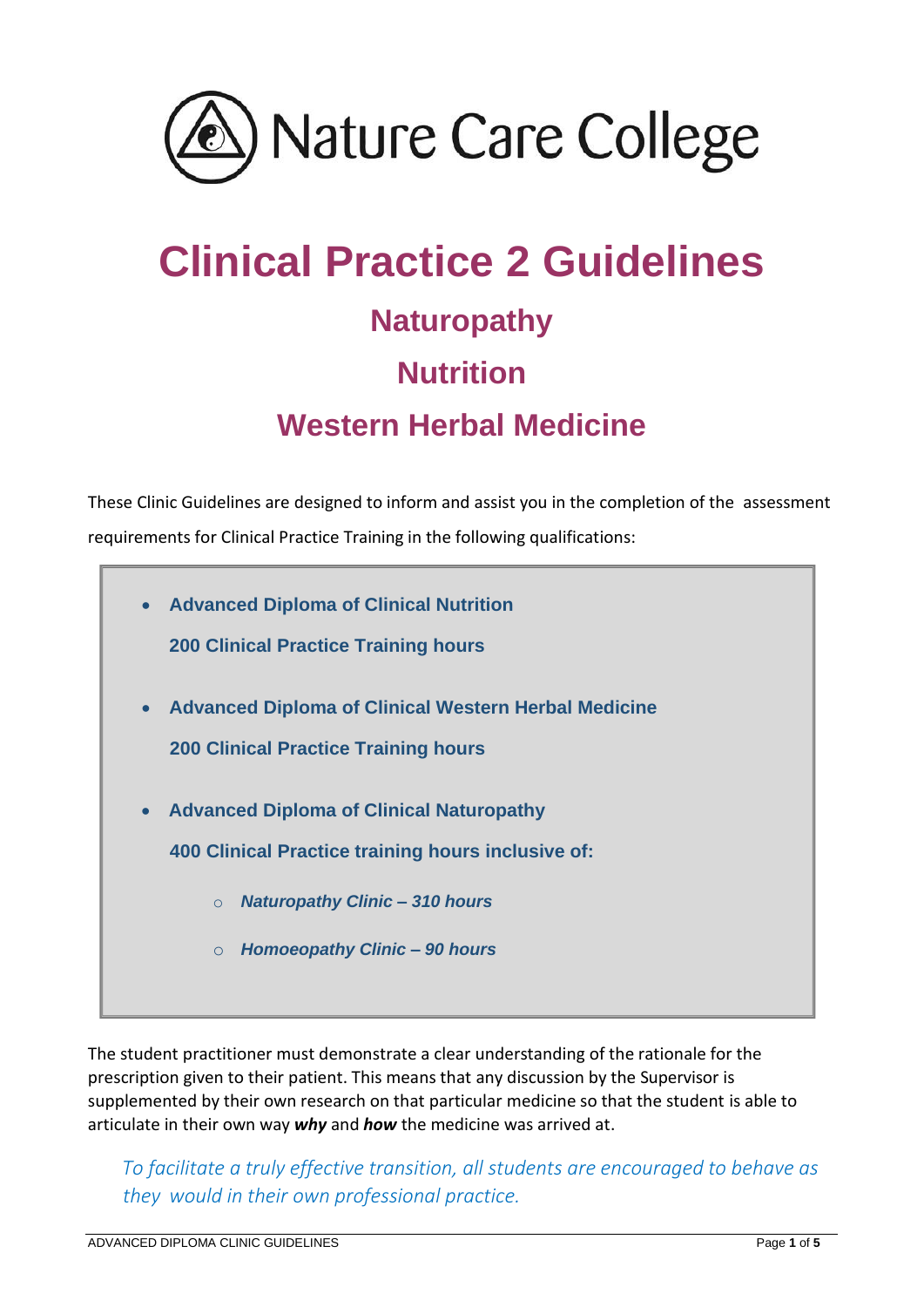## *CLINICAL PRACTICE FORMAT*

Students must complete 50% of their Clinical Practice Training online with Nature Care College. The remaining 50% of the total hours must be completed with an approved external supervisor. We recommend the following format for each Advanced Diploma Qualification:

## **Advanced Diploma of Clinical Nutrition**

- 100 hours in Nature Care's Online Student Clinic (2 blocks of 50 hours)
- 100 hours with an approved external supervisor

#### **Advanced Diploma of Clinical Western Herbal Medicine**

- 100 hours in Nature Care's Online Student Clinic (2 blocks of 50 hours)
- 100 hours with an approved external supervisor

#### **Advanced Diploma of Clinical Naturopathy**

- 90 hours Homoeopathy Clinic in Nature Care's Online Student Clinic (2 blocks of 45 hours)
- 100 hours Naturopathy in Nature Care's Online Student Clinic (2 blocks of 50 hours)
- 210 hours with an approved external supervisor

#### *ATTENDANCE REQUIREMENTS*

100% attendance is required.

Students enrolled in Clinical Practice are required to make up any missed session/s by arranging with Student & Learning Services to attend another session/s during the term.

## *EXTERNAL CLINICAL PRACTICE TRAINING*

Students must have their prospective supervising practitioner approved prior to completing their hours of supervised clinic.

Please note that the time to process the application may take 2-3 weeks, so please take this into consideration when planning to start your clinical practice training.

## **External Clinical Practice training must be completed with a practitioner who fulfils the criteria below:**

- $\checkmark$  has achieved a relevant recognised qualification in the applicable modality, equal to or higher than the training program the student is enrolled in.
- $\checkmark$  has a minimum of three years' experience as a practicing clinician.
- ✓ is a current member of a recognised Professional Association
- $\checkmark$  holds current Professional Indemnity Insurance

Please note if your supervisor does not hold a Cert IV TAE40116, the final assessment MUST be completed at Nature Care College with one of our approved Clinic Supervisors.

Your nominated practitioner is required to complete an application form to verify that they meet the above criteria.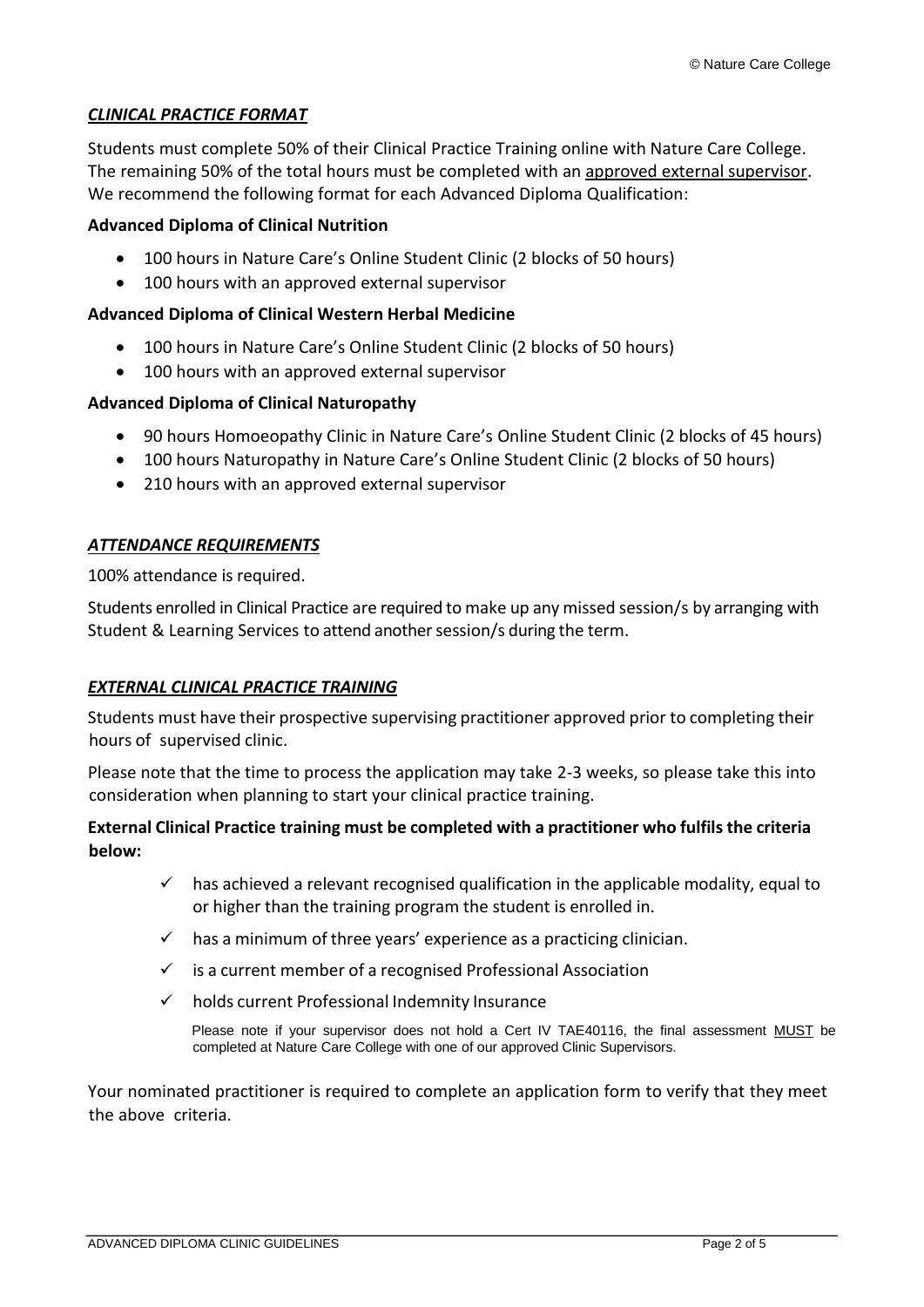## *INSTRUCTIONS TO STUDENTS*

Please note that even though there are times for specific reviews, assessments are carried out over the duration of the course. This ongoing assessment is designed to give you the opportunity to demonstrate the skills and knowledge required to work with others and within the health care system. Your competence will be assessed on your performance as a student practitioner and by your engagement in case work outside of the consultation process. Assessment of this unit will include clinical work and participation.

#### **Please Note:**

## **As assessment is completed over the duration of the course, it is the student's responsibility to have the assessment pack with them when attending clinic.**

#### *CLINIC GUIDELINES*

Out of the total number of hours required for clinic, at least 70%\* of your time must be spent:

- observing consultations
- analysing cases
- determining treatment plans
- actively assessing and treating clients under supervision with all tasks relating to client consultations

*\*This equates to:*

- o *217 hours Naturopathy Clinic and 63 hours Homoeopathy Clinic.*
- o *140 hours Nutrition or Herbal Medicine Clinic*

No more than 30%\* of your time in clinic may be spent working in reception or in the dispensary on tasks not directly related to client consultations.

*\*This equates to:*

*93 hours Naturopathy Clinic and 27 hours Homoeopathy Clinic.*

*60 hours Nutrition or Herbal Medicine Clinic*

#### *CONSULTATION GUIDE*

- **Initial Consultations**  90 minutes (approx.)
- **Follow-up Consultations** 60 minutes (approx.)

#### *THE ASSESSMENT PROCESS*

Completing Clinical Practice Training requires the accomplishment of satisfactory levels of competence as a student practitioner.

The following list sets out the things you will need to do:

- Read through the student assessment pack and note down any questions that you may want to raise with your Supervisor.
- Talk to your Supervisor if you have any special requests relating to learning difficulties, disabilities or religious matters.
- Complete your clinic training log as set out in the assessment pack.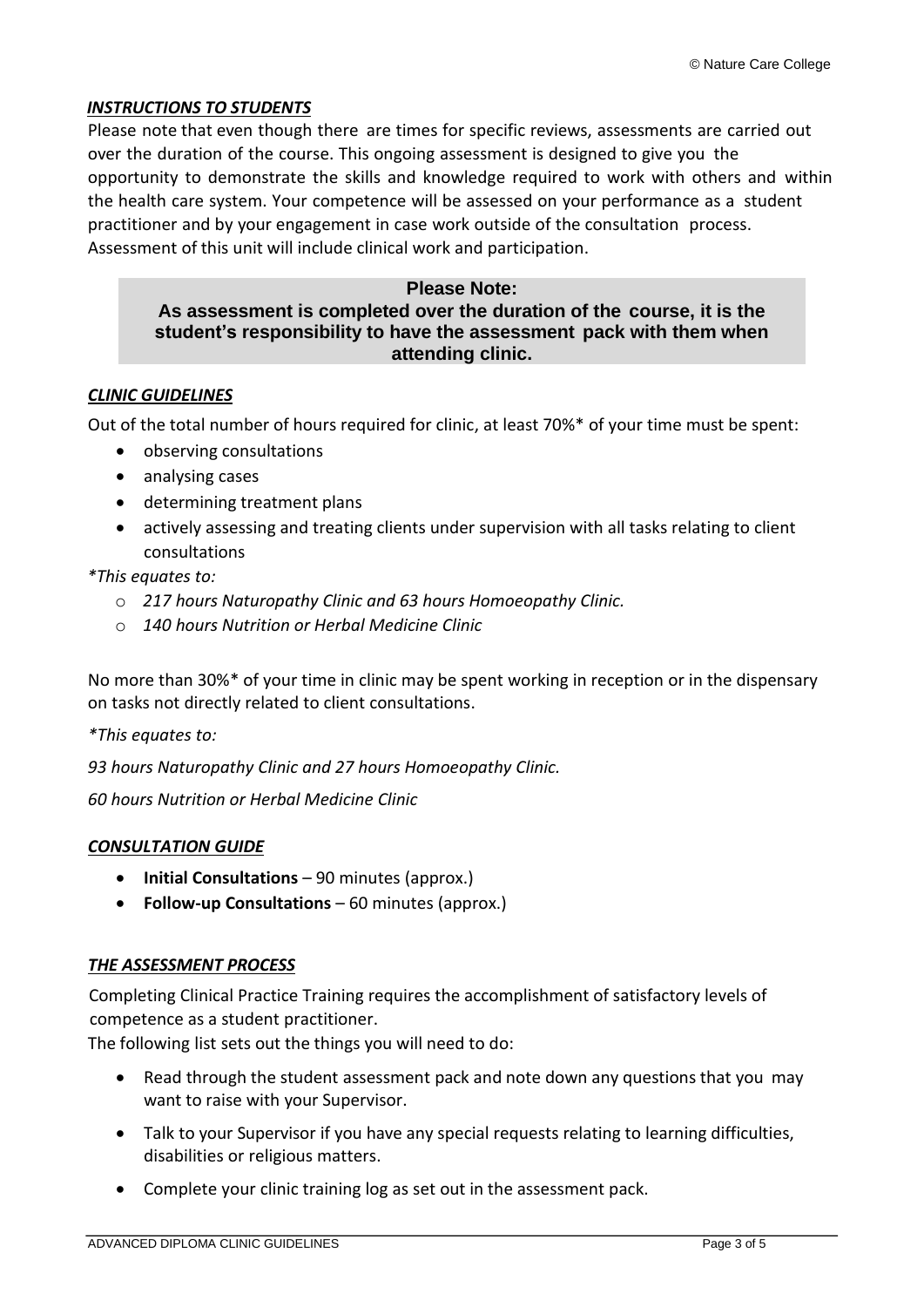## *ASSESSMENT METHODS AND TOOLS:*

All assessments are to be completed by qualified Supervisors and may include:

- Performance of clinical work as outlined in learning outcomes in a supervised clinical setting witnessed directly by a Supervisor.
- External (off site) case analysis.
- Post session case analysis with Supervisor and peer review.
- Group work and discussions with Supervisor.

## *CONSULTATION CASE REQUIREMENTS*

Students are required to provide **30 Consultations** where the student is the primary consulting practitioner.

For each of these cases you must take the case history, develop a provisional diagnosis and treatment plan for your client.

## **These consultations MUST include a minimum of 15 initial consultations and 15 follow-up consultations.**

*NB: For the Advanced Diploma of Clinical Naturopathy, your consultations should include no more than 3 initial & 3 follow-up Homoeopathy consultations.*

#### **FINAL SKILLS & PERFORMANCE REVIEW**

Your Clinic Supervisor is required to complete a **Final Skills & Performance Review** on completion of your Clinic Training hours.

## *The final portion of your clinic training hours must be completed online at Nature Care. This is to ensure your Final assessment is conducted by a Supervisor who holds a Cert IV in Assessment & Workplace Training TAE40116*

*ALL ASSESSMENT COMPONENTS NOTED ABOVE ARE TO BE COMPLETED BY STUDENT*

#### *AND SUPERVISOR IN ORDER TO PASS THIS CLINICAL PRACTICE UNIT.*

## **N.B. Please use the Student Checklist at the back of your assessment pack to ensure you are maintaining your assessment requirements.**